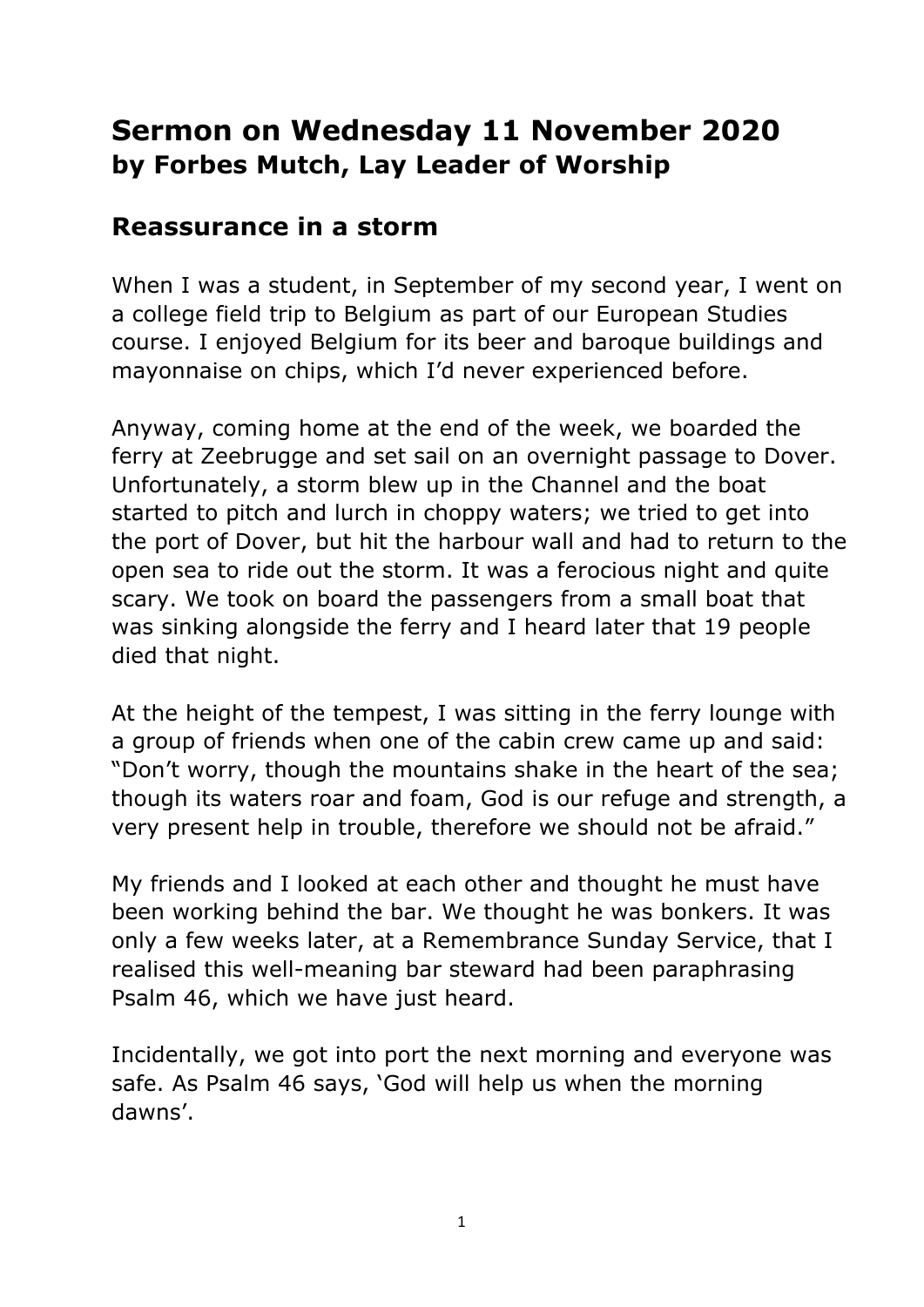Psalm 46 - what a powerful text that is. It will be very familiar to most of us, particularly the opening lines: 'God is our refuge and strength, a very present help in trouble'.

This psalm is included in Jewish, Catholic, Anglican and Protestant liturgies, where it is often referred to as the 'song of holy confidence'. It is also known as 'Luther's Psalm', as Martin Luther wrote his hymn 'A Mighty Fortress Is Our God' based on the psalm.

This psalm has been the inspiration for several musical pieces, both ancient and contemporary. And US President Barack Obama referenced the psalm in several speeches, notably his speech on the 10th anniversary of the September 11 attacks in New York, when, incidentally, Joe Biden, a devout Christian, was Deputy President.

The psalm is often recited as a prayer for the end of all wars… which is why we hear it today on 11th November, the anniversary of the Armistice signing in 1918 and the day when we remember all those who have fallen in conflicts since then. It is a psalm that has brought hope and strength to the generations who fought through two world wars.

But Psalm 46 is not owned exclusively by those at war or in a conflict. It applies to anyone facing a challenge, anyone who is afraid; anyone in need of comfort or reassurance. I have heard it quoted several times during the past 12 months as we have faced up to coronavirus. It was appropriate in Lockdown 1; it is appropriate in Lockdown 2.

As we remember those who have fallen in battle, those who have had their lives shattered by circumstances not of their making, those who are suffering in wars today, those who are anxious about the world, Psalm 46 reminds us that, through everything that we experience, God is in control.

If you get a chance today, I urge you to read Psalm 46 again.